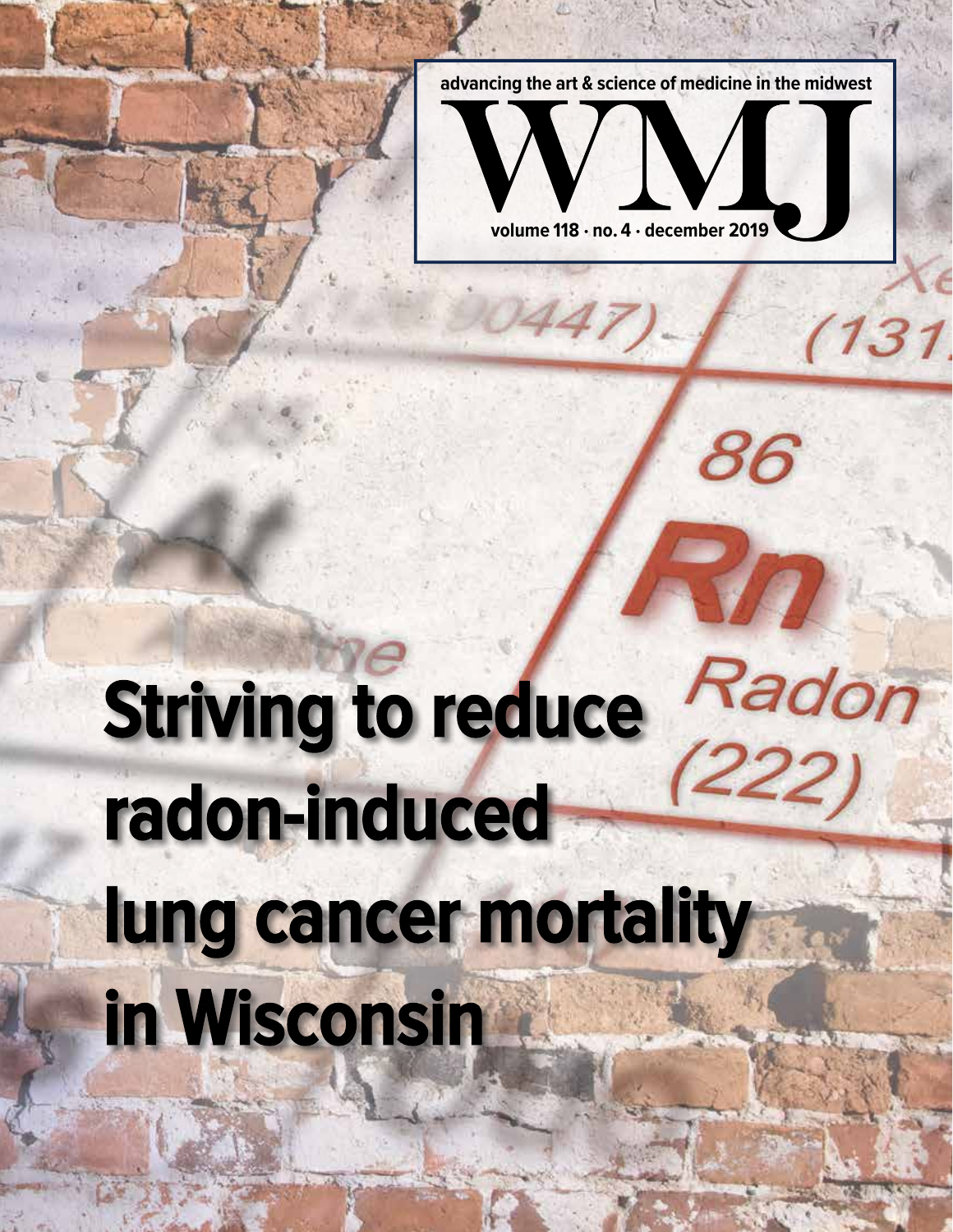

#### COVER THEME Striving to Reduce Radon-Induced Lung Cancer in Wisconsin

After smoking, radon is the secondleading cause of lung cancer in the United States, the leading cause of lung cancer in nonsmokers, and is estimated to cause 21,000 deaths every year. In this issue of WMJ, researchers explore the prevalence of radon testing and mitigation in Wisconsin schools and homes and suggest that there is much room for improvement.

**Cover design by Kendi Neff-Parvin**

**Volume 118, no. 4 • December 2019**

# **advancing the art & science**

## **of medicine in the midwest**

#### EDITORIALS

**In This Issue**

**Striving to Reduce Radon-Induced Lung Cancer in Wisconsin..................................... 155** Sarina Schrager, MD, MS, WMJ Interim Editor-in-Chief

#### REVIEW

**'Medical Clearance' of Patients With Acute Mental Health Needs in the Emergency Department: A Literature Review and Practice Recommendations .............................156** Tony W. Thrasher, DO; Martha Rolli, MD; Robert S. Redwood, MD, MPH; Michael J. Peterson, MD, PhD; John Schneider, MD; Lisa Maurer, MD; Michael D. Repplinger, MD, PhD, for the Wisconsin Chapter of the American College of Emergency Physicians and the Wisconsin Psychiatric Association

#### ORIGINAL RESEARCH

| <b>Changes in Health Care Utilization for Pediatric Patients Treated</b><br>at a Specialized Outpatient Pain Clinic …………………………………………………………………… 164 |  |
|----------------------------------------------------------------------------------------------------------------------------------------------------|--|
| Antionette Spector, DPT, OCS; Ruta Brazauskas, PhD; Keri Hainsworth, PhD; George M.                                                                |  |
| Hoffman, MD; Steven Weisman, MD; Laura D. Cassidy, MS, PhD                                                                                         |  |
| Survey of Radon Testing and Mitigation by Wisconsin Residents, Landlords,                                                                          |  |
|                                                                                                                                                    |  |
| Ryan A. Denu, PhD; Jessica Maloney, BS; Carrie D. Tomasallo, PhD, MPH;                                                                             |  |
| Noah M. Jacobs; John K. Krebsbach; Amber L. Schmaling; Enio Perez, MPH;                                                                            |  |
| Andrew J. Bersch, MS; Tamara J. LeCaire, PhD; Jonathan G. Meiman, MD;                                                                              |  |
| Kristen M. Malecki, PhD, MPH; Noelle K. LoConte, MD                                                                                                |  |
| Eachdraitheachas Effect of Boscole Antonio House and Olivia Victorial Attitude                                                                     |  |

#### **Evaluating the Effect of Reach Out and Read on Clinic Values, Attitudes, and Knowledge ............................................................................................................177** Heather Burton, MD; Dipesh Navsaria, MPH, MSLIS, MD

The mission of WMJ is to provide an opportunity to publish original research, case reports, review articles, and essays about current medical and public health issues. WMJ is published through a partnership between the Medical College of Wisconsin and the University of Wisconsin School of Medicine and Public Health.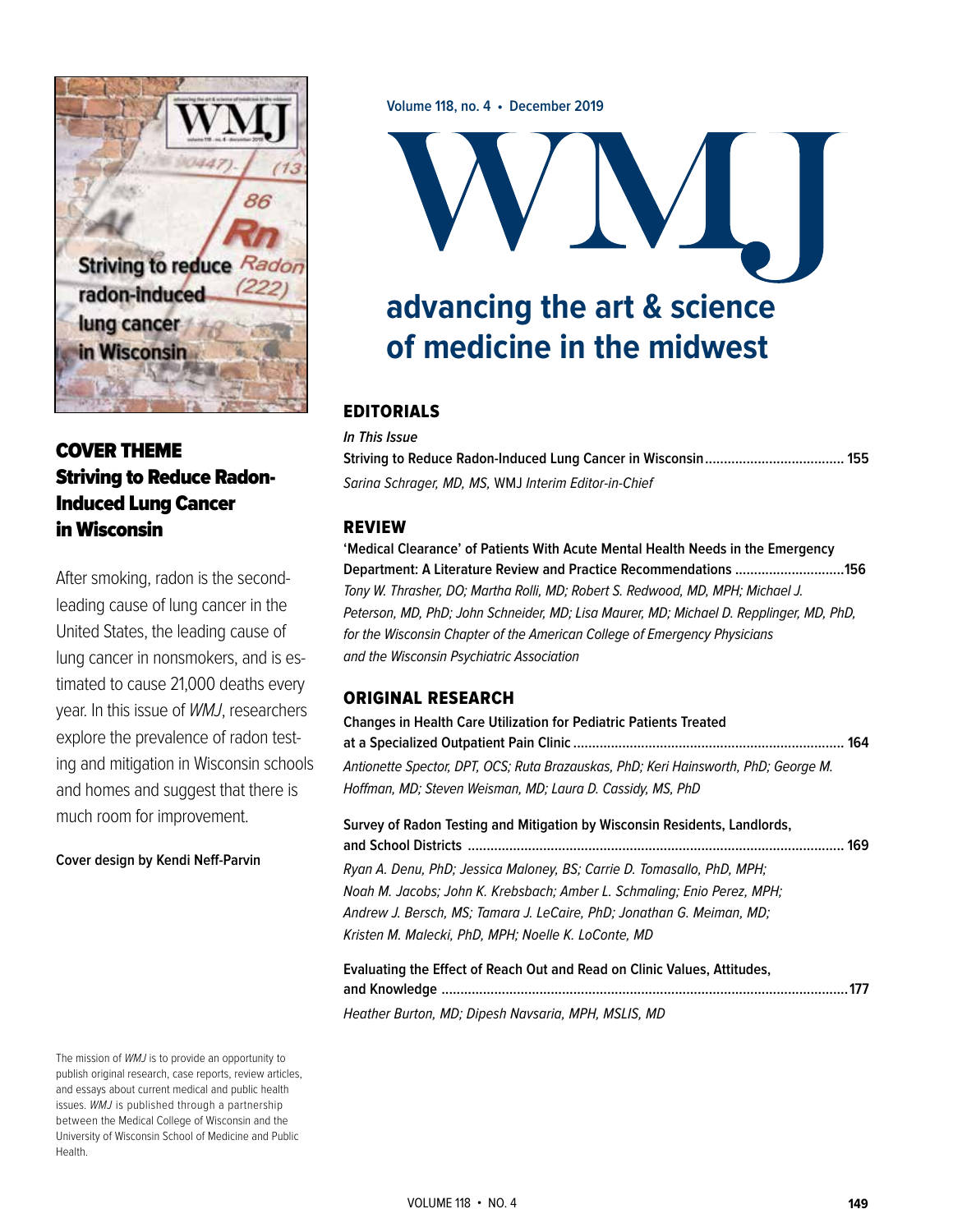The WMJ (ISSN 1098-1861) is published by the Medical College of Wisconsin and the University of Wisconsin School of Medicine and Public Health and is devoted to the interests of the medical profession and health care in the Midwest. The managing editor is responsible for overseeing the production, business operation and contents of the WMJ. The editorial board, chaired by the medical editor, solicits and peer reviews all scientific articles; it does not screen public health, socioeconomic, or organizational articles. All articles published herein, including commentaries, letters to the editor, and editorials represent the views of the authors, for which neither WMJ nor the publisher take responsibility, unless clearly stated. Advertising content is the responsibility of the advertiser and does not imply an endorsement or sponsorship by WMJ or the publsiher and its affiliates unless specified. WMJ is indexed in Index Medicus, Hospital Literature Index, and Cambridge Scientific Abstracts.

**Submit manuscripts at www.wmjonline.org** or email wmj@med.wisc.edu.

#### INTERIM EDITOR-IN-CHIEF

Sarina B. Schrager, MD, Madison, Wis.

ASSOCIATE EDITOR Robert Treat, PhD, Milwaukee, Wis.

#### EDITORIAL BOARD

Joseph N. Blustein, MD, Madison, Wis. John J. Frey, III, MD, Santa Fe, NM William J. Hueston, MD, Milwaukee, Wis. Kathleen R. Maginot, MD, Madison, Wis. Joseph J. Mazza, MD, Marshfield, Wis. Richard H. Reynertson, MD, La Crosse, Wis. Richard H. Strauss, MD, La Crosse, Wis. Geoffrey R. Swain, MD, MPH, Milwaukee, Wis. Darold A. Treffert, MD, Fond du Lac, Wis.

#### PUBLISHING BOARD

**Medical College of Wisconsin** William J. Hueston, MD Bipin Thapa, MD

**University of Wisconsin School of Medicine and Public Health**  Patrick Remington, MD, MPH Nathan J. Rudin, MD, MA Micah R. Chan, MD, MPH

#### **Wisconsin Medical Society**

Clyde "Bud" Chumbley, MD, MBA Jay Gold, MD, JD George "Chip" Morris, MD

MANAGING EDITOR Kendi Neff-Parvin

STAFF

Susan Wiegmann, PhD ADVERTISING

Kelly Slack, Slack Attack Advertising, 608.222.7630 or kelly@slackattack.com.

#### SUBSCRIPTION RATES

Print subscription: \$149. Digital subscription for Wisconsin Medical Society members included in membership dues. Previous years' single copies, when available, \$12 each.

Published 4 times a year and online, beginning in February. Acceptance for mailing at special rate of postage provided for in Section 1103, Act of October 3, 1917. Authorized August 7, 1918.

Address all correspondence to: University of Wisconsin School of Medicine and Public Health, Attn: WMJ Editor, Health Sciences Learning Center, 750 Highland Ave, Madison, WI 537055; e-mail: wmj@med.wisc.edu

#### POSTMASTER

Send address changes to: University of Wisconsin School of Medicine and Public Health, Health Sciences Learning Center, 750 Highland Ave, Madison, WI 53705

ISSN 1098-1861 • Established 1903

© 2019 Board of Regents of the University of Wisconsin System and The Medical College of Wisconsin, Inc.

#### BRIEF REPORTS

**150** WMJ • DECEMBER 2019

| DRIEF REFVRIJ<br>Beyond the Objective: Wisconsin Reaching Ischemic Heart Disease<br>Mortality Objective Despite a Third of Counties Not Meeting the Goal  182<br>Samantha Aisen, MPH          |
|-----------------------------------------------------------------------------------------------------------------------------------------------------------------------------------------------|
| Adult Asthma Control and Self-Management, Wisconsin 2012-2016 187<br>Grace M. Christensen, MPH; Carrie Tomasallo, PhD, MPH; Jon G. Meiman, MD                                                 |
| <b>CASE REPORTS</b><br>Tyler Etheridge, MD; Randy C. Bowen, MD, MS; Meisha Raven, DO; Karisa B. Snow,<br>PharmD; Andrew W. Urban, MD; Jonathan S. Chang, MD                                   |
| A Rare Cause of Prosthetic Valve Infective Endocarditis:<br>Christian A. Olivo, MD; Claire Dysart, PharmD; Javeria Haque, MD; Cristina Olivo, MD; Sami<br>El-Dalati, MD; Nathan Gundacker, MD |
| <b>YOUR PROFESSION</b><br><b>Kendi Neff-Parvin</b>                                                                                                                                            |
|                                                                                                                                                                                               |
| <b>Dean's Corner</b><br>The Wisconsin Partnership Program: Balancing Our Goals and Responsibilities<br>Amy J.H. Kind, MD, PhD; Robert N. Golden, MD                                           |
| Joseph E. Kerschner, MD                                                                                                                                                                       |
| 203<br>2019 Index.                                                                                                                                                                            |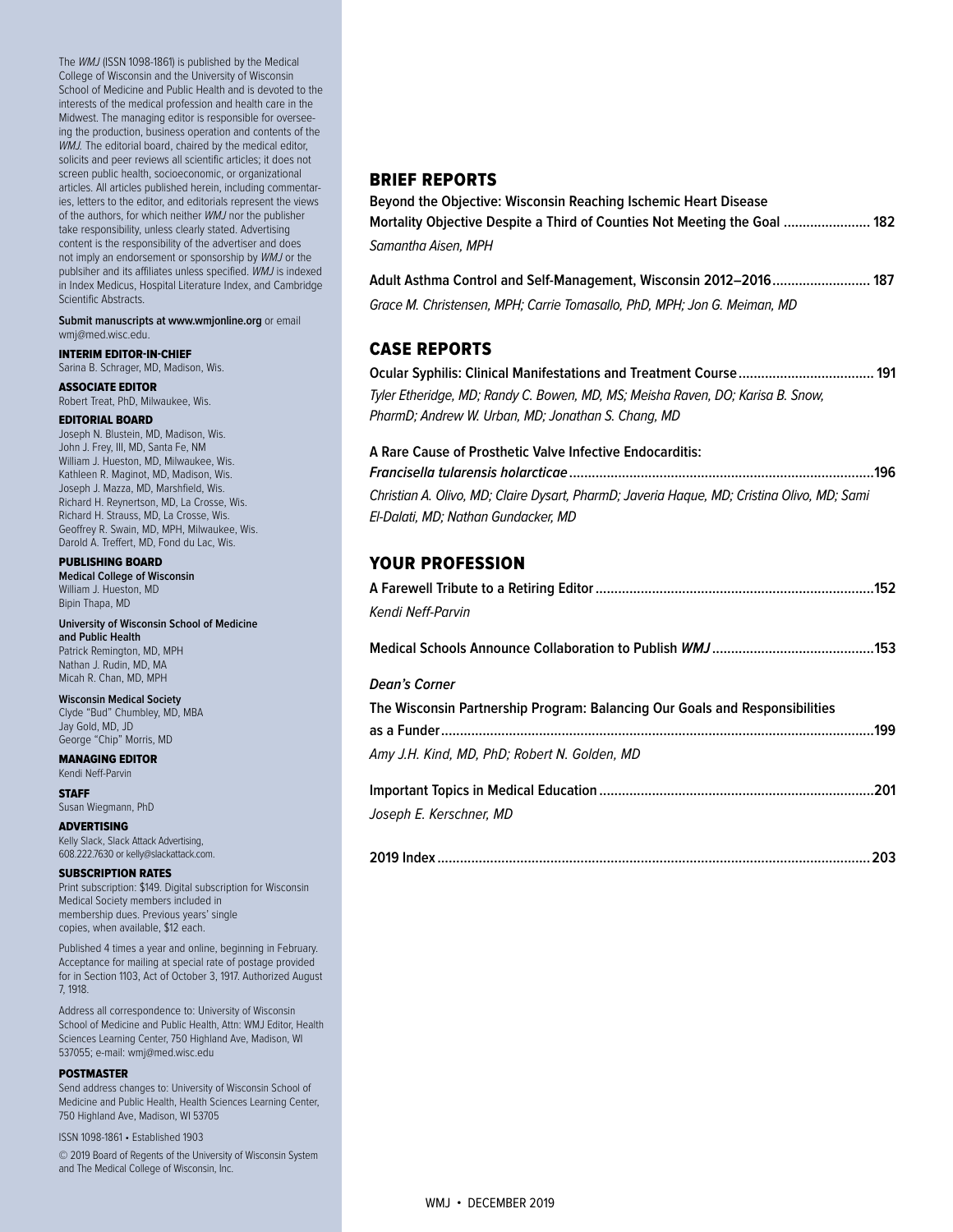### **'Medical Clearance' of Patients With Acute Mental Health Needs in the Emergency Department: A Literature Review and Practice Recommendations**

Tony W. Thrasher, DO; Martha Rolli, MD; Robert S. Redwood, MD, MPH; Michael J. Peterson, MD, PhD; John Schneider, MD; Lisa Maurer, MD; Michael D. Repplinger, MD, PhD, for the Wisconsin Chapter of the American College of Emergency Physicians and the Wisconsin Psychiatric Association

#### **ABSTRACT**

**Introduction:** Emergency departments have seen increasing numbers of patients presenting with acute mental illness. Currently, there is not a standard for assessing the medical stability of these patients prior to transfer to inpatient psychiatric services, which causes unnecessary delays in patient care.

**Objective:** Provide a literature review and multidisciplinary expert consensus recommendations to simplify and expedite the medical evaluation of patients requiring admission to inpatient psychiatric facilities.

**Methods:** A task force with representation from emergency physicians (Wisconsin Chapter of the American College of Emergency Physicians) and psychiatrists (Wisconsin Psychiatric Association) met to create this position statement. The members reviewed clinical practice guidelines and primary literature sources to develop evidence-based recommendations.

**Results:** Five categories of recommendations were developed: (1) A detailed history and physical exam should constitute the minimum necessary information required for most medical assessments. (2) Clinical information should guide further diagnostic testing; therefore, receiving facility blanket requirements for routine testing should be abandoned. (3) Emergency physicians should understand the limited medical capabilities of institutes of mental disease. Obtaining reasonable diagnostic testing that is not available at these facilities may be appropriate, though this should not delay patient transfer. (4) Structured medical evaluation algorithms should be used to enhance the uniformity of medical assessments for these patients. This task force recommends the Wisconsin SMART Form. (5) Emergency physicians and psychiatrists should communicate more regularly without intermediaries, both at the clinical encounter and beyond.

**Conclusion:** The recommendations in this paper are endorsed by the Wisconsin Chapter of the American College of Emergency Physicians and the Wisconsin Psychiatric Association, which strongly urge affected medical providers to adopt them into routine practice.

**Author Affiliations:** Milwaukee County Behavioral Health Division, Milwaukee, Wis (Thrasher, Schneider); Mendota Mental Health Institute, Madison, Wis (Rolli); Divine Savior Hospital, Portage, Wis (Redwood); University of Wisconsin – Madison Department of Psychiatry, Madison, Wis (Peterson); Emergency Medicine Specialists, Wauwatosa, Wis (Maurer); UW-Madison BerbeeWalsh Department of Emergency Medicine, Madison, Wis (Repplinger).

**• •** •

**Corresponding Author:** Michael D. Repplinger, MD, PhD, Suite 310, Mail Code 9123, 800 University Bay Dr, Madison, WI 53705; email mdrepplinger@ wisc.edu; phone 608.890.5963.

#### INTRODUCTION

The purpose of this paper is to provide a literature review and practice recommendations regarding the care of emergency department (ED) patients with acute mental health needs. These recommendations carry the weight of a joint task force comprised of representatives from the Wisconsin Chapter of the American College of Emergency Physicians (WACEP) and the Wisconsin Psychiatric Association (WPA). The task force was convened to address multiple nonstandardized and suboptimal practices in the assessment of medical stability of these patients, a process previously termed "medical clearance." Discussed below is background of the problem, what constitutes medical stability, and the special issue of boarding patients in the ED who are awaiting transfer to a psychiatric facility. The task force's recommendations are aimed at streamlining the ED process in a way that is patient-centered, safe, and efficient. Though we refer to care provided by physicians, the task force believes that the recommendations apply to care ren-

dered by other clinicians in the ED as well, particularly advanced practice providers.

#### BACKGROUND

Visits to the ED for mental health complaints are increasing; they account for 6% of all adult ED visits and 7% of pediatric ED visits.1,2 When adult substance abuse-related visits are also included, this proportion increases to 12.5% of patients presenting to the ED for care annually.3 In fact, the rate of ED vis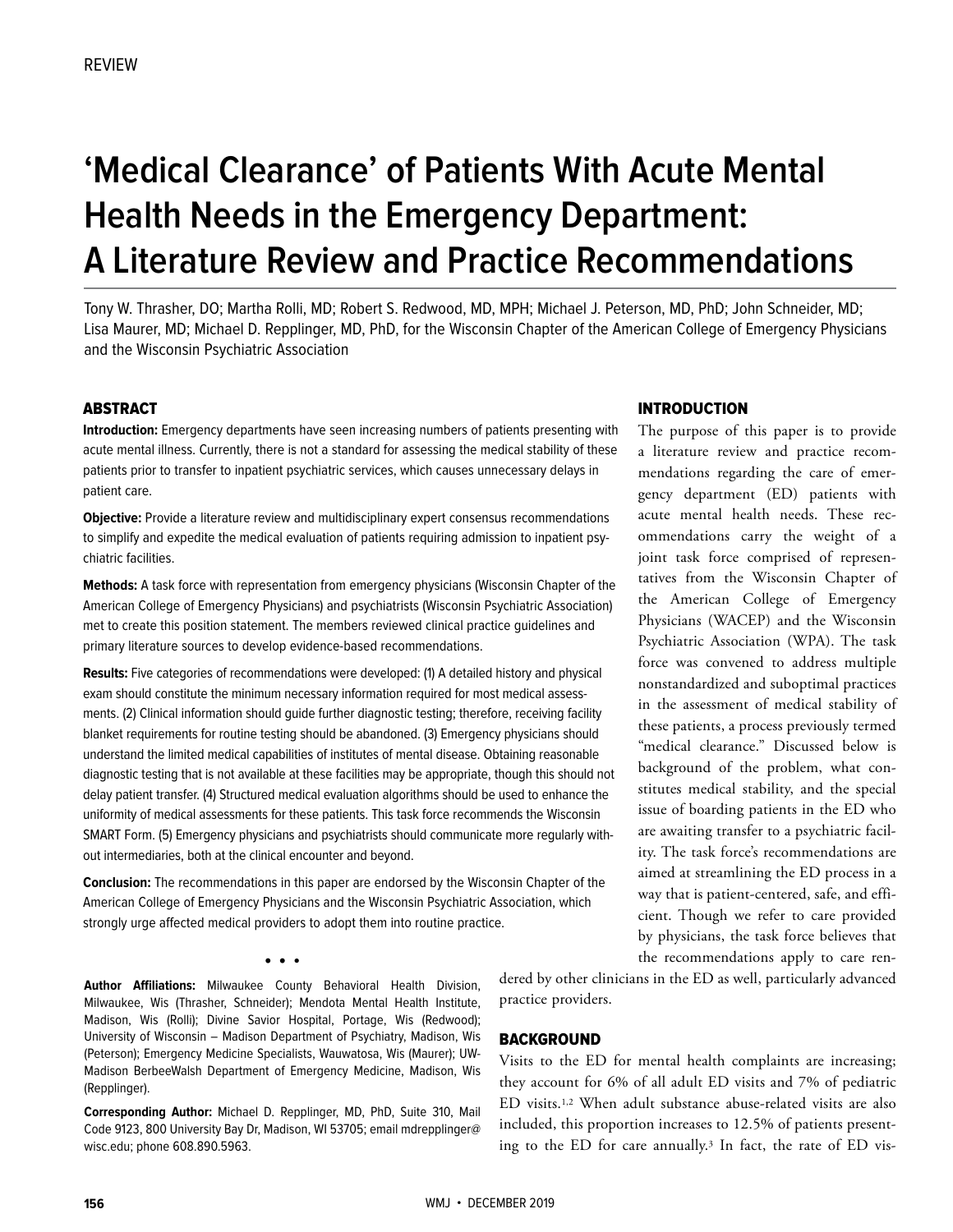its involving mental health or substance use disorders increased substantially from 2006 to 2014 (44.1%), outpacing the overall ED visit growth trend of 14.8%; suicidal ideation had the highest increase (414.6%) over the 9-year period.<sup>4</sup> While emergency physicians can be instrumental in facilitating the care of these patients, the increasing demand for mental health services has brought these resources to the brink of exhaustion, particularly inpatient psychiatric care. When not adequately operationalized, the health system becomes inefficient and patients' needs go unmet.

The incidence of mental illness nationally is rising while available services and funding are either decreasing or the rate of increase is not keeping pace with the demand.5,6 This is even more daunting because it has been accompanied by deinstitutionalization, lack of meaningful parity for mental health care, funding shortages, and continued stigma surrounding mental health. Consequently, there are more patients with mental illness finding themselves in crisis or needing services further upstream to preempt such emergencies.7

The gravity of the situation is highlighted by the 2016-2017 National Survey on Drug Use and Health, which reported that 822,000 respondents (18.54% of the population) in Wisconsin suffered from mental illness during that year, with 217,000 (4.88% of the population) suffering from severe mental illness.8 Despite this significant need, Wisconsin is noted to have a shortage of approximately 266 psychiatrists.9 The future of the profession is additionally complicated by the fact that half of all psychiatrists in Wisconsin are over 55 years old [unpublished data, Wisconsin Medical Society briefing, 2018]. Perhaps unsurprisingly, Mental Health America ranks Wisconsin 34th out of all states in mental health workforce availability, while the Bureau of Labor Statistics places Wisconsin 30th with regard to psychiatrist employment rates.10,11

#### How Do We Assess Medical Stability?

Before transferring a patient to an inpatient psychiatric facility from an ED, the accepting inpatient team requires an assessment of medical stability. This is important because up to half of patients with mental health complaints have coexisting nonpsychiatric medical diseases that may cause or exacerbate their psychiatric condition.12,13 Moreover, nonpsychiatric medical illness, even when not affecting psychiatric symptoms, is highly prevalent and often undertreated in patients with underlying psychiatric disorders like schizophrenia, bipolar disorder, and schizoaffective disorder.14 Complicating this assessment is the fact that accepting psychiatric facilities are often freestanding, meaning they are not connected to a general hospital and, consequently, have limited ability to care for complex medical problems.

The goal of the ED-performed medical assessment is therefore twofold: (1) identify and stabilize any nonpsychiatric medical conditions that may be causing or contributing to the patient's current symptoms (eg, encephalopathy/delirium, substance intoxication/ withdrawal, infections, etc); and (2) identify and stabilize any acute nonpsychiatric medical illness (including exacerbations of chronic conditions like chronic obstructive pulmonary disease or diabetes) such that the patient may be safely managed at an inpatient psychiatric setting.15,16 This process is commonly referred to as "medical clearance," though we agree with the American Association of Emergency Psychiatry (AAEP) that this term is misleading. Instead, we will refer to this concept as "assessing medical stability" throughout the remainder of this manuscript. One key reason for this change in language is highlighted by Michael Weissberg in one of the first manuscripts discussing this issue: "The use of the term 'medically clear' in emergency room settings hinders patient care by impeding the flow of information between psychiatric and nonpsychiatric personnel."17

Key to the confusion in terminology and misunderstanding of its elements is the fact that it has no universally accepted definition. It may imply patient readiness for psychiatric evaluation, stability for transfer to inpatient psychiatry, or stability for discharge to outpatient care.18 Confusion is exacerbated by the fact that this assessment cannot reliably be standardized in terms of requiring specific tests. Instead, it needs to be tailored to the individual patient, beginning with a detailed history and physical exam. In so doing, the ED clinician should be able to ascertain what additional information (eg, laboratory tests, imaging tests, specialist consultation, etc) is required to ensure that the patient is medically stable for transfer and admission to an inpatient psychiatric setting, where other medical specialists may not be available.

If an acute, nonpsychiatric medical finding requiring immediate intervention is uncovered during this assessment, the patient should have such interventions performed prior to transfer. This may be aimed at treating a nonpsychiatric cause for the patient's acute presentation, but could alternatively be aimed at stabilizing an acute decompensation of a chronic medical condition. Once identified and stabilized, the diagnosis and resulting treatment should be communicated to the receiving psychiatric center. Importantly, medical stability does not mean that the patient is free from all medical problems or comorbid conditions, nor does it negate the possibility of the patient developing new signs or symptoms of an illness at the receiving facility. However, it is imperative that emergency physicians perform an appropriately thorough evaluation and document their findings to assist in the patient's ongoing care at the receiving psychiatric center. Common errors in the process of assessing medical stability include failure to obtain collateral information, failure to complete a thorough physical exam, anchoring on a primary psychiatric diagnosis, and inappropriate use of diagnostic testing.19 As a cautionary tale, 1 study found that 10 of 298 consecutive psychiatric admissions had a nonpsychiatric medical disease requiring treatment. Of those 10 patients, 8 were reported to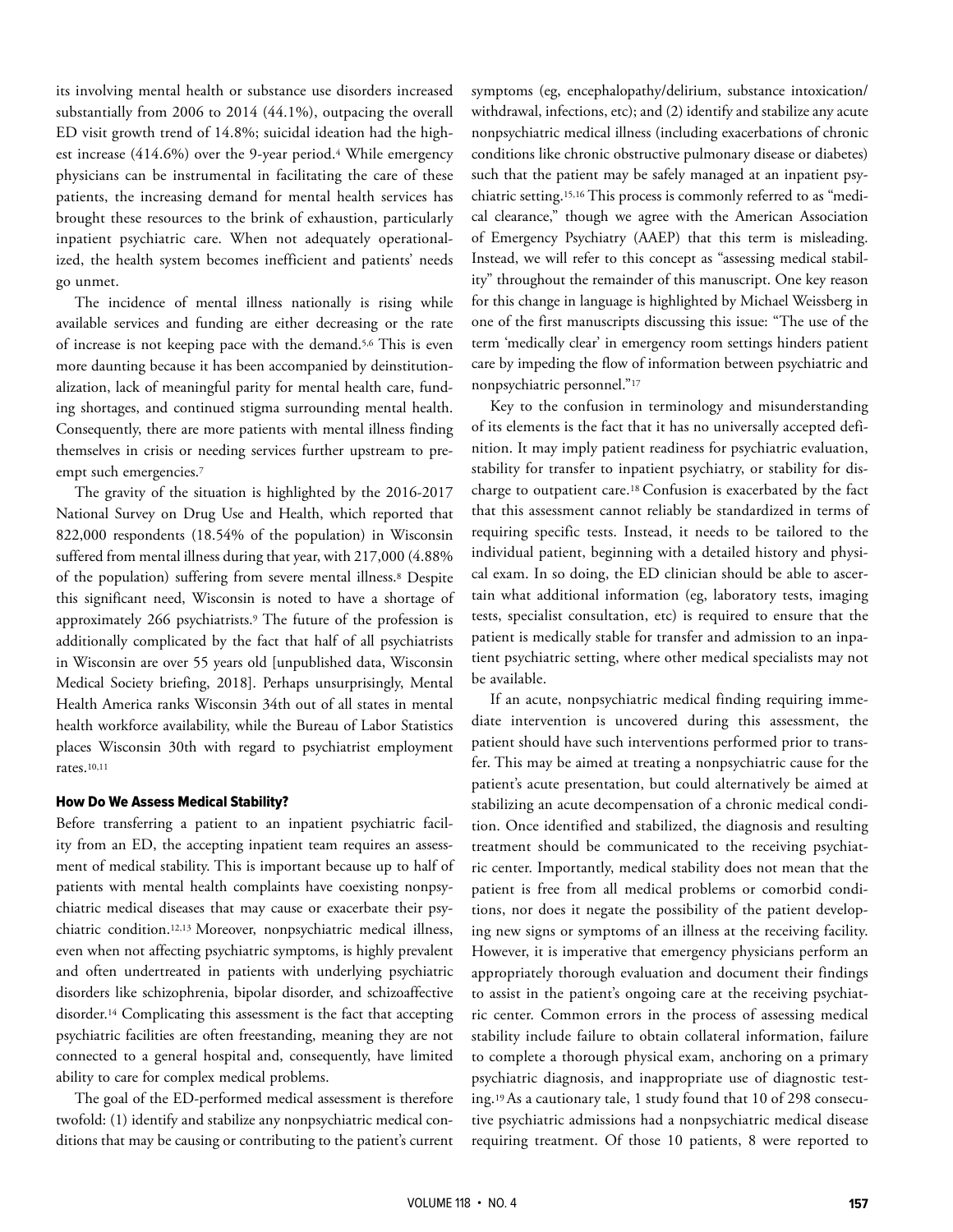be "medically clear," even though their disease could have been identified during a standard history and physical exam.20

#### The Impact of ED Boarding

One of the key concerns with the current paradigm of assessing medical stability for patients with mental health crisis is its effect on ED boarding. Boarding is the time spent waiting in an ED for an inpatient hospital bed or transfer to another inpatient facility. It is an increasingly common phenomenon afflicting EDs nationwide,<sup>21</sup> and has been associated with increased hospital length of stay (LOS) and mortality.22 The ED has a fixed capacity, and when the inflow (ie, patient arrivals) outpaces the outflow (ie, discharges and admissions), patients gather in the waiting area, delaying care for such individuals. Thus, for every mental health patient awaiting transfer to an inpatient facility, another patient's needs may go unnoticed, potentially causing morbidity and mortality.

It should also be noted that patients with mental health complaints have a significantly greater ED LOS than patients with nonpsychiatric complaints. One study reported mental healthrelated visits had a mean LOS of 446 minutes versus 128 minutes for patients with other complaints.23 Another study reported that patients with Medicaid or who are uninsured—a frequent occurrence for patients with mental health needs—had significantly longer LOS and were twice as likely to be in the ED for over 24 hours than privately insured patients.24

#### **METHODS**

This task force was formed by WACEP and WPA in 2017. The mission at that time was broad: to combine complementary areas of expertise in order to synergistically solve mental health care concerns and advocate for positive health system changes as it relates to patients with acute mental illness. Initial meetings included a needs assessment, which yielded multiple inefficiencies in the mental health care continuum. One such area that received significant discussion was the process of assessing medical stability, so the task force focused its efforts on performing a literature review and developing recommendations—based on the available literature and expert consensus—to be used by both referring and receiving hospitals caring for patients with mental health emergencies.

Content experts from both emergency medicine and psychiatry (emergency psychiatry and inpatient psychiatry) were present during all discussions. Clinical practice guidelines from the American College of Emergency Physicians (ACEP) and the American Association of Emergency Psychiatry (AAEP) were reviewed.16,18,25 Further, task force members with additional training in research methods conducted a systematic review to identify those relevant papers regarding the process of assessing medical stability. This involved key word and medical subject heading searches in PubMed, screening articles by review of their abstracts, and inclusion of articles deemed relevant to this topic, though it was limited to publications in English. Furthermore, the task force consulted key stakeholders involved in the process, including representatives of receiving psychiatric facilities, county mental health agencies, law enforcement professionals, and state and national psychiatric and emergency medicine organizations. The compilation of guidelines, references, and stakeholder discussions were then synthesized into a list of recommendations as described below in detail.

#### RECOMMENDATIONS

#### 1. The emergency department evaluation of patients with acute mental health needs should include a detailed history and physical exam

While not all patients in acute mental health crisis require an assessment of medical stability in the ED, those who do present to the ED require a thorough history and physical exam, including a full set of vital signs.18 Though classic medical teaching suggests that mental health patients have difficulty reporting medical symptoms or history accurately, Amin and Wang found this to be incorrect, concluding that history and physical exam is sufficient to guide further diagnostic testing in patients with mental health complaints.26 Ascertaining both past general medical and psychiatric history yields guidance for further diagnostic evaluation and risk assessment. Further, the physical exam should include core organ systems with an eye to assessing for evidence of infection, trauma, or other pathologic conditions, including toxidromes.19 It should, therefore, be done unclothed. If the patient refuses to disrobe for the exam, this limited physical exam must be communicated to the accepting physician in order to come to a consensus plan on what additional evaluation may be needed to ensure medical stability.

Historically, documentation of physical exam findings for patients with psychiatric presentations to the ED has been poor. In 1 study, only 50% of patients with schizophrenia who were evaluated in the ED had a full set of vitals, defined as blood pressure, heart rate, respiratory rate, and temperature.<sup>27</sup> A separate evaluation of 137 patients with acute psychiatric symptoms demonstrated that none had a mental status exam documented and fewer than 20% had a neurologic exam.28 When evaluating which parts of the exam were missing in documentation, cranial nerve exam was documented the least frequently (11.4%), while an assessment of behavior was included most frequently (75.7%).27 Emergency physicians have been shown to be less likely to document a complete history and physical exam when compared with nurse practitioners and family medicine physicians, though there is wide variability in documentation among all clinician types.<sup>29</sup> This is an important area to highlight, because when attempting to detect a nonpsychiatric medical problem for patients presenting to the ED for a psychiatric chief complaint, history and physical exam alone detects 94% of abnormalities.30

As always, there are special patient populations for whom physicians should consider additional elements of the history and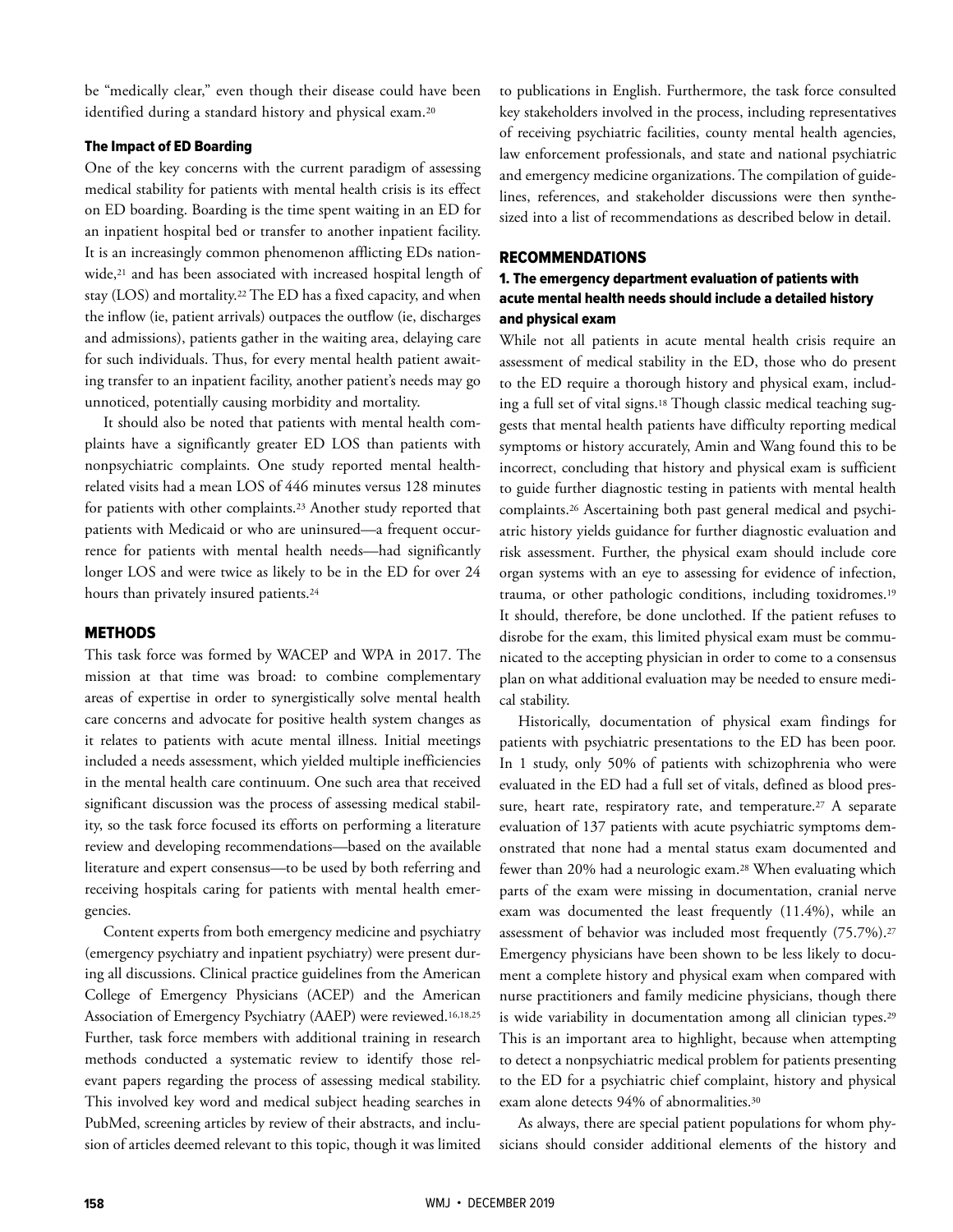physical exam. For example, among children, characteristics that should raise suspicion of nonpsychiatric medical disease include new-onset illness, onset before the age of 12 years, sudden onset of symptoms, visual or tactile hallucinations, seizures, and the absence of a family history of mental illness.31 Similarly, pregnant patients should give clinicians pause, as it can be the first time during which patients exhibit psychiatric illness or their baseline illness may be exacerbated by their pregnancy. Finally, psychiatric symptoms in the elderly are frequently due to nonpsychiatric medical disease. Identification of delirium or encephalopathy, for instance, can potentially change management, and an assessment of mental status should be part of the medical evaluation of these patients.13,32 In fact, frank disorientation among the elderly is more likely to be due to a medical cause than a primary psychiatric etiology. Previous reports suggest that emergency physicians miss the diagnosis of delirium in this cohort up to 76% of the time.33,34 Ideally, mental status examination should include an assessment of attention, executive function, orientation, and recent memory.16 Those who prefer a structured evaluation of mental status may refer to, among others, Kaufman and Zun, who found that a 6-item questionnaire worked well for identifying patients with severely impaired mental status.<sup>35</sup>

#### 2. Diagnostic testing should be guided by an individual patient's history, review of systems, and physical examination and is not always required for assessing medical stability

Of all the elements of the medical assessment process for patients with mental health needs, none seems to be as controversial and subject to practice variation as the requirement for routine diagnostic testing.36,37 On one side is the traditionally emergency medicine belief that testing should be geared toward findings that have a reasonable probability of existing for the patient and that would change management should an abnormality be identified. This conflicts with the concern of psychiatrists that all abnormalities should be identified in order to guide medical management at facilities that do not have comprehensive medical services. Requirements for routine testing are common, occurring for approximately 84% of psychiatric transfers,<sup>36</sup> and can be exhaustive, including sleep-deprived electroencephalogram (EEG).38 In 1 report of patients admitted to a psychiatric facility in the United States during 2010 to 2014, 80% had at least 1 medical screening test performed.39 The effects of having blanket requirements for diagnostic testing are significant: having any screening test performed increases ED LOS by 117 minutes (95% CI, 109.7-124.4).40 Furthermore, overtesting corresponds directly with overtreatment, which can subject psychiatric patients to the side effects of a medical intervention without any of the benefits.41

A review of the literature, as referenced by policy statements from ACEP and AAEP,<sup>16,18,25</sup> would suggest that routine testing is unhelpful to the management of patients presenting to the ED

#### **Box.** Recommendations

- 1. The emergency department evaluation of patients with acute mental health needs should include a detailed history and physical exam.
- 2. Diagnostic testing should be guided by an individual patient's history, review of systems, and physical examination and is not always required for assessing medical stability.
- 3. Emergency physicians should help facilitate the medical treatment of patients referred to freestanding psychiatric facilities, which have limited medical resources.
- 4. A uniform tool to guide the medical evaluation should be employed in all emergency departments in the state: The Wisconsin SMART Form.
- 5. Emergency physicians and psychiatrists should communicate directly about patient care.

with psychiatric complaints.<sup>42</sup> Though the point of this article is not to report an exhaustive search of the evidence, a few key studies of routine laboratory testing warrant discussion. For instance, when routine laboratory tests were checked for all patients admitted to an academic psychiatry ward, only 1 case of 519 would have changed management, while there were numerous cases of positive urine drug screens, hyperglycemia, and anemia—all of which were managed on the psychiatry ward.43 Further, a prospective, multicenter study found that while psychiatrists requested testing in 44% of patients, only 1 patient (0.5%) had an abnormal result that led to a change in disposition.<sup>44</sup> Another prospective study of routine laboratory testing among a cohort of 375 patients with psychiatric presentations found that only 1.1% of patients had an abnormality (all were abnormal urinalyses, which did not affect final disposition).26 Finally, in a 5-year retrospective, multicenter study evaluating the utility of head computed tomography in patients presenting to the ED with "bizarre behavior" but no focal neurological deficits on exam or preexisting central nervous system disease, none had an acute finding.45

Perhaps the most studied subset of routine laboratory testing for psychiatric patients is the urine drug screen. Opponents to the routine use of this test highlight that it is incorrect 24.8% of the time when compared with a gold standard of liquid chromatography/mass spectrometry testing.46 This problem is exacerbated by the fact that its use in the ED is associated with increased ED LOS and charges, yet few have confirmatory testing done, suggesting that the results are used either erroneously or not at all.47 One final note regarding urine testing is that urinalysis (to test for urinary infections) should not be performed in patients without urinary symptoms—even in the elderly—because asymptomatic pyuria and asymptomatic bacteriuria are common and are not indications for antibiotics.<sup>48</sup>

Obtaining laboratory testing in pediatric patients with mental health needs, in particular, is both challenging to do and of little benefit. Among pediatric patients brought to the ED for involuntary mental health holds who have a nonconcerning clinical exam, 94.3% have clinically nonsignificant laboratory results.49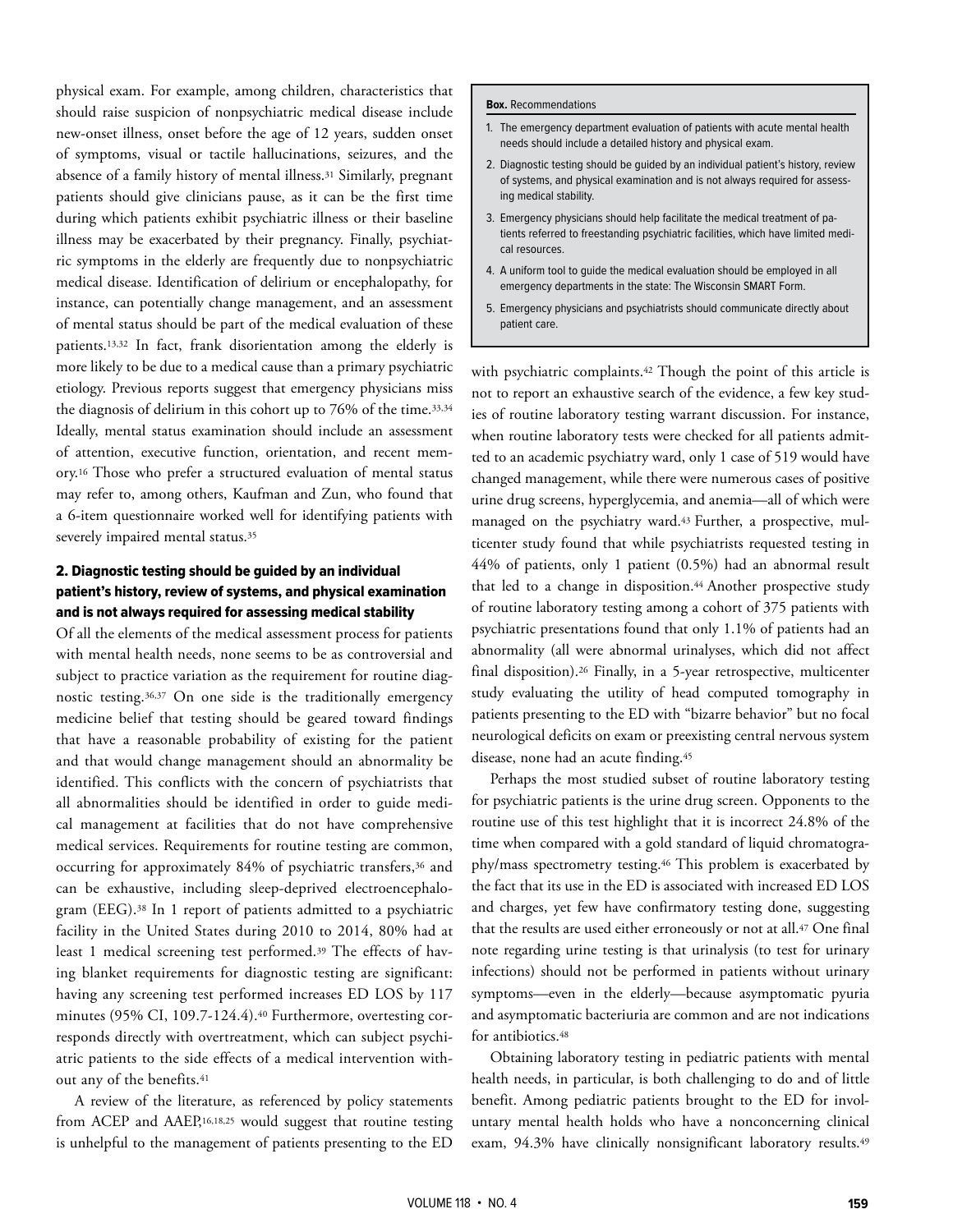Urine drug screens, in particular, have been shown to not affect management, even when positive.50,51 Another study of 871 pediatric patients with laboratory tests performed found that abnormal testing was associated with only 7 (0.8%) disposition changes and only 50 (5.7%) management changes that were not associated with a disposition change.<sup>40</sup> Regarding costs related to testing, a significant range has been reported: 1 study found that the median cost of routine blood and urine tests was \$1,235, while another found that the average charge for pediatric patients undergoing diagnostic testing was \$17,240 when accounting for secondary ambulance transfers and wages for sitters.49,52

The purpose of discussing these largely negative studies is not to say that diagnostic testing of psychiatric patients has no role in their medical assessment. Rather, it highlights that adherence to a routine testing protocol may cause physicians to overlook instances when targeted testing is required. This is particularly true for higher risk populations, including the elderly, patients with no prior psychiatric history, and patients with preexisting medical disorders or current medical complaints.53 Having no prior psychiatric history is especially concerning, with 1 study finding that 63% of patients with a new psychiatric complaint had a nonpsychiatric medical cause, most of which was toxicologic (cocaine and amphetamines).54 Agitated patients requiring emergency intramuscular medications are another cohort that may require further investigation, since they are more likely to have abnormal laboratory findings than patients not requiring these medicines.55 Korn et al suggested that routine comprehensive screening of all patients is prohibitive and unnecessary, instead recommending that routine laboratory evaluation be reserved for the elderly, homeless, and patients with new symptoms.<sup>56</sup> Diagnostic testing in these populations may include urinalysis, complete blood count, toxicology, basic metabolic profile, chest x-ray, electrocardiogram, and alcohol level.15 When available, elevated alcohol levels may be appropriately reassessed by breathalyzer.

#### 3. Emergency physicians should help facilitate the medical treatment of patients referred to freestanding psychiatric facilities, which have limited medical resources

Freestanding psychiatric facilities, which are labeled Institutes of Mental Disease (IMDs) by the Centers for Medicare and Medicaid Services (CMS), have limited medical resources. This type of receiving facility varies greatly in staffing and ability to manage complex medical issues and often has separate requirements outside of standard medical stability assessment, known as exclusionary criteria. These can be categorized as reflecting limitations due to: (1) pre-existing or current medical conditions (particularly infections or end-stage diseases); (2) administrative burdens affecting staffing or requiring advanced equipment/training; and (3) abnormal laboratory results that psychiatric clinicians are not comfortable managing.57

These variations in capacity to handle nonpsychiatric medical

illnesses continue to be a rate-limiting factor for global acceptance criteria to an inpatient psychiatric unit. For instance, while most may assume that inpatient psychiatric care is typically provided in general hospitals on a specialized unit, the majority of capacity in Wisconsin's state system, including the largest county (Milwaukee), are that of freestanding psychiatric hospitals. Due to being dissociated from general medical services, a commonly overlooked challenge when admitting to these facilities is severe alcohol and drug intoxication or withdrawal.<sup>32</sup> Moreover, these facilities may have limited laboratory testing abilities, which may be the primary reason that such testing is requested prior to patient transfer. As such, requests for reasonable laboratory testing should be honored when possible, though this should not delay transfer of patients who are otherwise medically appropriate for transfer.16 To assist in understanding this limitation, facility-specific exclusionary criteria should be clearly defined in regional protocols and should not discriminate based on race, religion, language spoken, legal status, insurance status, or payer type.

#### 4. A uniform tool to guide the medical evaluation should be employed in all emergency departments in the state: The Wisconsin SMART Form

Algorithms or protocols to assess the medical stability of psychiatric patients have been studied extensively. One such study of a field screening protocol, which was dependent on clinical findings alone, successfully triaged patients to regional psychiatric facilities resulting in only 0.3% of patients being diverted for medical stability assessment at a nonpsychiatric facility.<sup>58</sup> A similar evaluation of clinical screening by paramedics in over 1000 patients resulted in 27.4% of patients being transferred directly to a psychiatric facility without further medical screening. Though 10 returned to an ED within 6 hours, none were admitted for previously unknown conditions.59

Based on these reports, it is logical that structured medical assessment of patients with primary psychiatric complaints in the ED is effective at identifying patients that do not need diagnostic testing. In 1 study of 500 consecutive patients for whom a structured assessment was employed, only 6 (1.2%) were sent back to the ED for reevaluation and none required more than an outpatient prescription.<sup>60</sup> The task force recommends the use of the Wisconsin SMART Form (see Figure), adapted from the SMART Form, which was created by the Sierra Sacramento Valley Medical Society.61 This form, and its underlying principles of medical assessment, is the result of a collaboration between psychiatrists and emergency physicians who aimed to develop a process for evaluating patients in mental health crisis in a way that is safe and timely, facilitating transfer to appropriate treatment centers in a resource-conscious way. If all 5 categories of the form are checked "no," the patient is considered medically stable without further diagnostic testing. The categories include: (1) new onset psychiatric condition; (2) medical conditions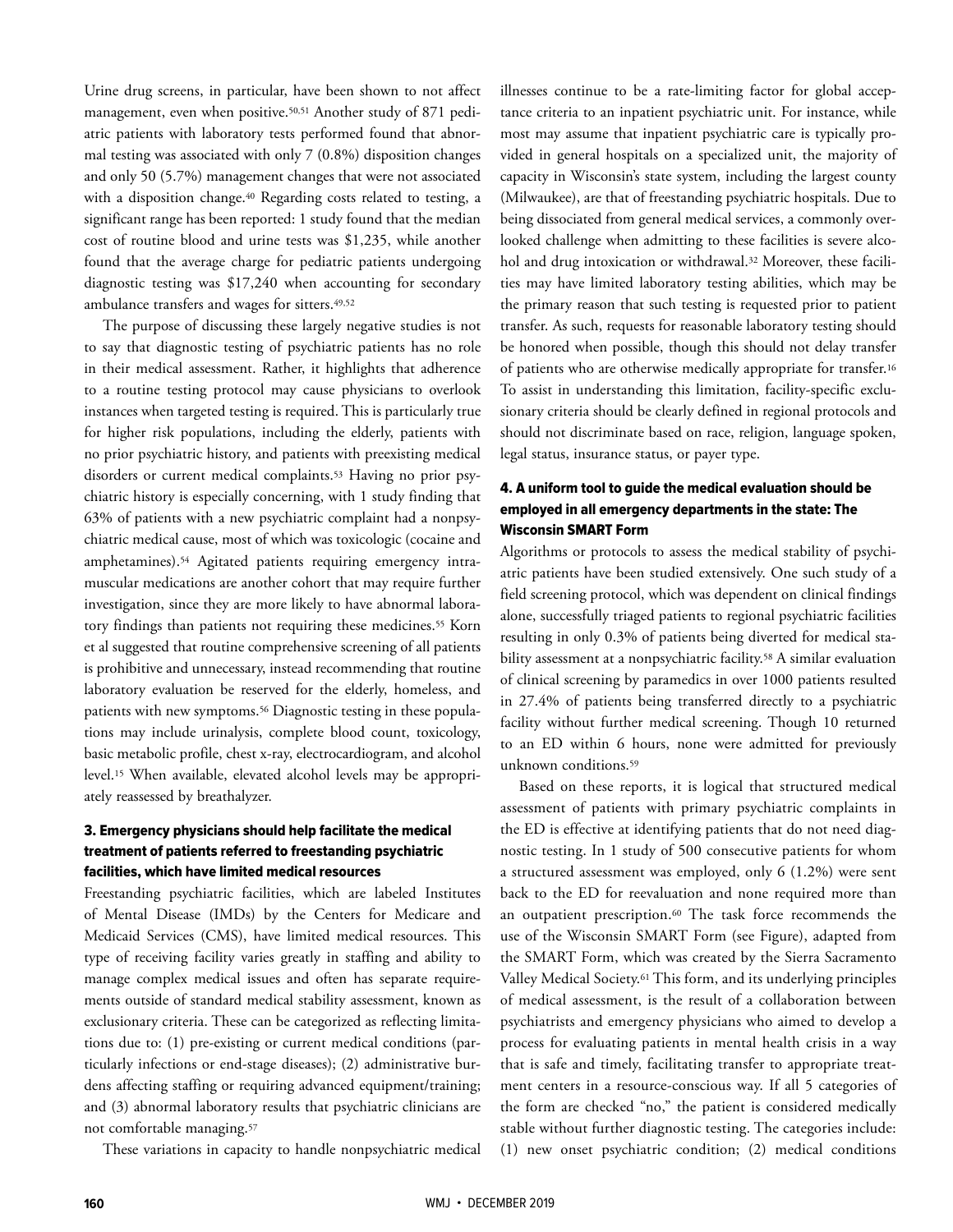| <b>SUSPECT New Onset Psychiatric Condition?</b><br>S<br>M<br>-Diabetes (FSBG <60 or >250)<br>-Possibility of pregnancy (age 12-50)<br>-Other non-psychiatric medical complaints that require screening<br>A<br>-Vital Signs?<br>-Temp: greater than 38°C (100.4°F)<br>-HR: less than 50 or greater than 110 bpm.<br>-BP: Systolic <100 or >180mm Hg. Diastolic >110mm Hg. (2 consecutive)<br>-RR: less than 8 or greater than 22 rpm.<br>-O <sub>2</sub> Sat: less than 95% on room air.<br>-Mental Status?<br>-Cannot answer name, month/year, and location (minimum of A/O X 3)<br>-If clinically intoxicated, HII score of 4 or more (see next page)<br>-Physical Exam (unclothed)?<br>R<br>-Age less than 12 or greater than 55<br>-Possibility of ingestion (screen all suicidal patients)<br>-Presence of Eating Disorders<br>-Potential for alcohol withdrawal (daily use equal to or greater than 2 weeks; past<br>complicated withdrawal)<br>-Ill appearing, significant injury, prolonged struggle, or "found down"<br>-Trauma involved in presentation (head injuries, assaultive behavior, cutting, ligature, s/p<br>MVAs or hanging)<br>т<br>-Phenytoin<br>-Valproic Acid<br>-Lithium<br>-Digoxin<br>-Warfarin (INR)<br>-Other (Other anticonvulsants, Clozapine, TCAs, etc.)<br>, MD/DO<br>Printed | Criteria: | NO* | YES | <b>RESOLVED</b><br>(TIME) |
|------------------------------------------------------------------------------------------------------------------------------------------------------------------------------------------------------------------------------------------------------------------------------------------------------------------------------------------------------------------------------------------------------------------------------------------------------------------------------------------------------------------------------------------------------------------------------------------------------------------------------------------------------------------------------------------------------------------------------------------------------------------------------------------------------------------------------------------------------------------------------------------------------------------------------------------------------------------------------------------------------------------------------------------------------------------------------------------------------------------------------------------------------------------------------------------------------------------------------------------------------------------------------------------------------------------|-----------|-----|-----|---------------------------|
| <b>Other MEDICAL Conditions that Require Screening?</b>                                                                                                                                                                                                                                                                                                                                                                                                                                                                                                                                                                                                                                                                                                                                                                                                                                                                                                                                                                                                                                                                                                                                                                                                                                                          |           |     |     |                           |
| <b>ABNORMAL?</b><br><b>RISKY Presentation?</b><br>THERAPEUTIC Levels Needed?<br>*If all five SMART categories are checked "NO", then the patient is considered medically stabilized and no further testing is needed. If<br>ANY category is checked "YES", then appropriate testing and/or communication between physicians needs to occur with appropriate<br>documentation and time that the issue was resolved.<br>NOTE: If there is any lack of agreement between the Emergency Medicine Physician and the Psychiatrist on the above                                                                                                                                                                                                                                                                                                                                                                                                                                                                                                                                                                                                                                                                                                                                                                         |           |     |     |                           |
|                                                                                                                                                                                                                                                                                                                                                                                                                                                                                                                                                                                                                                                                                                                                                                                                                                                                                                                                                                                                                                                                                                                                                                                                                                                                                                                  |           |     |     |                           |
|                                                                                                                                                                                                                                                                                                                                                                                                                                                                                                                                                                                                                                                                                                                                                                                                                                                                                                                                                                                                                                                                                                                                                                                                                                                                                                                  |           |     |     |                           |
|                                                                                                                                                                                                                                                                                                                                                                                                                                                                                                                                                                                                                                                                                                                                                                                                                                                                                                                                                                                                                                                                                                                                                                                                                                                                                                                  |           |     |     |                           |
|                                                                                                                                                                                                                                                                                                                                                                                                                                                                                                                                                                                                                                                                                                                                                                                                                                                                                                                                                                                                                                                                                                                                                                                                                                                                                                                  |           |     |     |                           |
|                                                                                                                                                                                                                                                                                                                                                                                                                                                                                                                                                                                                                                                                                                                                                                                                                                                                                                                                                                                                                                                                                                                                                                                                                                                                                                                  |           |     |     |                           |
|                                                                                                                                                                                                                                                                                                                                                                                                                                                                                                                                                                                                                                                                                                                                                                                                                                                                                                                                                                                                                                                                                                                                                                                                                                                                                                                  |           |     |     |                           |
|                                                                                                                                                                                                                                                                                                                                                                                                                                                                                                                                                                                                                                                                                                                                                                                                                                                                                                                                                                                                                                                                                                                                                                                                                                                                                                                  |           |     |     |                           |
|                                                                                                                                                                                                                                                                                                                                                                                                                                                                                                                                                                                                                                                                                                                                                                                                                                                                                                                                                                                                                                                                                                                                                                                                                                                                                                                  |           |     |     |                           |
|                                                                                                                                                                                                                                                                                                                                                                                                                                                                                                                                                                                                                                                                                                                                                                                                                                                                                                                                                                                                                                                                                                                                                                                                                                                                                                                  |           |     |     |                           |
|                                                                                                                                                                                                                                                                                                                                                                                                                                                                                                                                                                                                                                                                                                                                                                                                                                                                                                                                                                                                                                                                                                                                                                                                                                                                                                                  |           |     |     |                           |
|                                                                                                                                                                                                                                                                                                                                                                                                                                                                                                                                                                                                                                                                                                                                                                                                                                                                                                                                                                                                                                                                                                                                                                                                                                                                                                                  |           |     |     |                           |
|                                                                                                                                                                                                                                                                                                                                                                                                                                                                                                                                                                                                                                                                                                                                                                                                                                                                                                                                                                                                                                                                                                                                                                                                                                                                                                                  |           |     |     |                           |
|                                                                                                                                                                                                                                                                                                                                                                                                                                                                                                                                                                                                                                                                                                                                                                                                                                                                                                                                                                                                                                                                                                                                                                                                                                                                                                                  |           |     |     |                           |
|                                                                                                                                                                                                                                                                                                                                                                                                                                                                                                                                                                                                                                                                                                                                                                                                                                                                                                                                                                                                                                                                                                                                                                                                                                                                                                                  |           |     |     |                           |
|                                                                                                                                                                                                                                                                                                                                                                                                                                                                                                                                                                                                                                                                                                                                                                                                                                                                                                                                                                                                                                                                                                                                                                                                                                                                                                                  |           |     |     |                           |
|                                                                                                                                                                                                                                                                                                                                                                                                                                                                                                                                                                                                                                                                                                                                                                                                                                                                                                                                                                                                                                                                                                                                                                                                                                                                                                                  |           |     |     |                           |
|                                                                                                                                                                                                                                                                                                                                                                                                                                                                                                                                                                                                                                                                                                                                                                                                                                                                                                                                                                                                                                                                                                                                                                                                                                                                                                                  |           |     |     |                           |
|                                                                                                                                                                                                                                                                                                                                                                                                                                                                                                                                                                                                                                                                                                                                                                                                                                                                                                                                                                                                                                                                                                                                                                                                                                                                                                                  |           |     |     |                           |
|                                                                                                                                                                                                                                                                                                                                                                                                                                                                                                                                                                                                                                                                                                                                                                                                                                                                                                                                                                                                                                                                                                                                                                                                                                                                                                                  |           |     |     |                           |
|                                                                                                                                                                                                                                                                                                                                                                                                                                                                                                                                                                                                                                                                                                                                                                                                                                                                                                                                                                                                                                                                                                                                                                                                                                                                                                                  |           |     |     |                           |
|                                                                                                                                                                                                                                                                                                                                                                                                                                                                                                                                                                                                                                                                                                                                                                                                                                                                                                                                                                                                                                                                                                                                                                                                                                                                                                                  |           |     |     |                           |
|                                                                                                                                                                                                                                                                                                                                                                                                                                                                                                                                                                                                                                                                                                                                                                                                                                                                                                                                                                                                                                                                                                                                                                                                                                                                                                                  |           |     |     |                           |
|                                                                                                                                                                                                                                                                                                                                                                                                                                                                                                                                                                                                                                                                                                                                                                                                                                                                                                                                                                                                                                                                                                                                                                                                                                                                                                                  |           |     |     |                           |
|                                                                                                                                                                                                                                                                                                                                                                                                                                                                                                                                                                                                                                                                                                                                                                                                                                                                                                                                                                                                                                                                                                                                                                                                                                                                                                                  |           |     |     |                           |
|                                                                                                                                                                                                                                                                                                                                                                                                                                                                                                                                                                                                                                                                                                                                                                                                                                                                                                                                                                                                                                                                                                                                                                                                                                                                                                                  |           |     |     |                           |
|                                                                                                                                                                                                                                                                                                                                                                                                                                                                                                                                                                                                                                                                                                                                                                                                                                                                                                                                                                                                                                                                                                                                                                                                                                                                                                                  |           |     |     |                           |
|                                                                                                                                                                                                                                                                                                                                                                                                                                                                                                                                                                                                                                                                                                                                                                                                                                                                                                                                                                                                                                                                                                                                                                                                                                                                                                                  |           |     |     |                           |
|                                                                                                                                                                                                                                                                                                                                                                                                                                                                                                                                                                                                                                                                                                                                                                                                                                                                                                                                                                                                                                                                                                                                                                                                                                                                                                                  |           |     |     |                           |
|                                                                                                                                                                                                                                                                                                                                                                                                                                                                                                                                                                                                                                                                                                                                                                                                                                                                                                                                                                                                                                                                                                                                                                                                                                                                                                                  |           |     |     |                           |
|                                                                                                                                                                                                                                                                                                                                                                                                                                                                                                                                                                                                                                                                                                                                                                                                                                                                                                                                                                                                                                                                                                                                                                                                                                                                                                                  |           |     |     |                           |
|                                                                                                                                                                                                                                                                                                                                                                                                                                                                                                                                                                                                                                                                                                                                                                                                                                                                                                                                                                                                                                                                                                                                                                                                                                                                                                                  |           |     |     |                           |
|                                                                                                                                                                                                                                                                                                                                                                                                                                                                                                                                                                                                                                                                                                                                                                                                                                                                                                                                                                                                                                                                                                                                                                                                                                                                                                                  |           |     |     |                           |
|                                                                                                                                                                                                                                                                                                                                                                                                                                                                                                                                                                                                                                                                                                                                                                                                                                                                                                                                                                                                                                                                                                                                                                                                                                                                                                                  |           |     |     |                           |
|                                                                                                                                                                                                                                                                                                                                                                                                                                                                                                                                                                                                                                                                                                                                                                                                                                                                                                                                                                                                                                                                                                                                                                                                                                                                                                                  |           |     |     |                           |
|                                                                                                                                                                                                                                                                                                                                                                                                                                                                                                                                                                                                                                                                                                                                                                                                                                                                                                                                                                                                                                                                                                                                                                                                                                                                                                                  |           |     |     |                           |
|                                                                                                                                                                                                                                                                                                                                                                                                                                                                                                                                                                                                                                                                                                                                                                                                                                                                                                                                                                                                                                                                                                                                                                                                                                                                                                                  |           |     |     |                           |
| results, then an immediate phone conversation (between the two providers) is expected to occur to resolve the situation and                                                                                                                                                                                                                                                                                                                                                                                                                                                                                                                                                                                                                                                                                                                                                                                                                                                                                                                                                                                                                                                                                                                                                                                      |           |     |     |                           |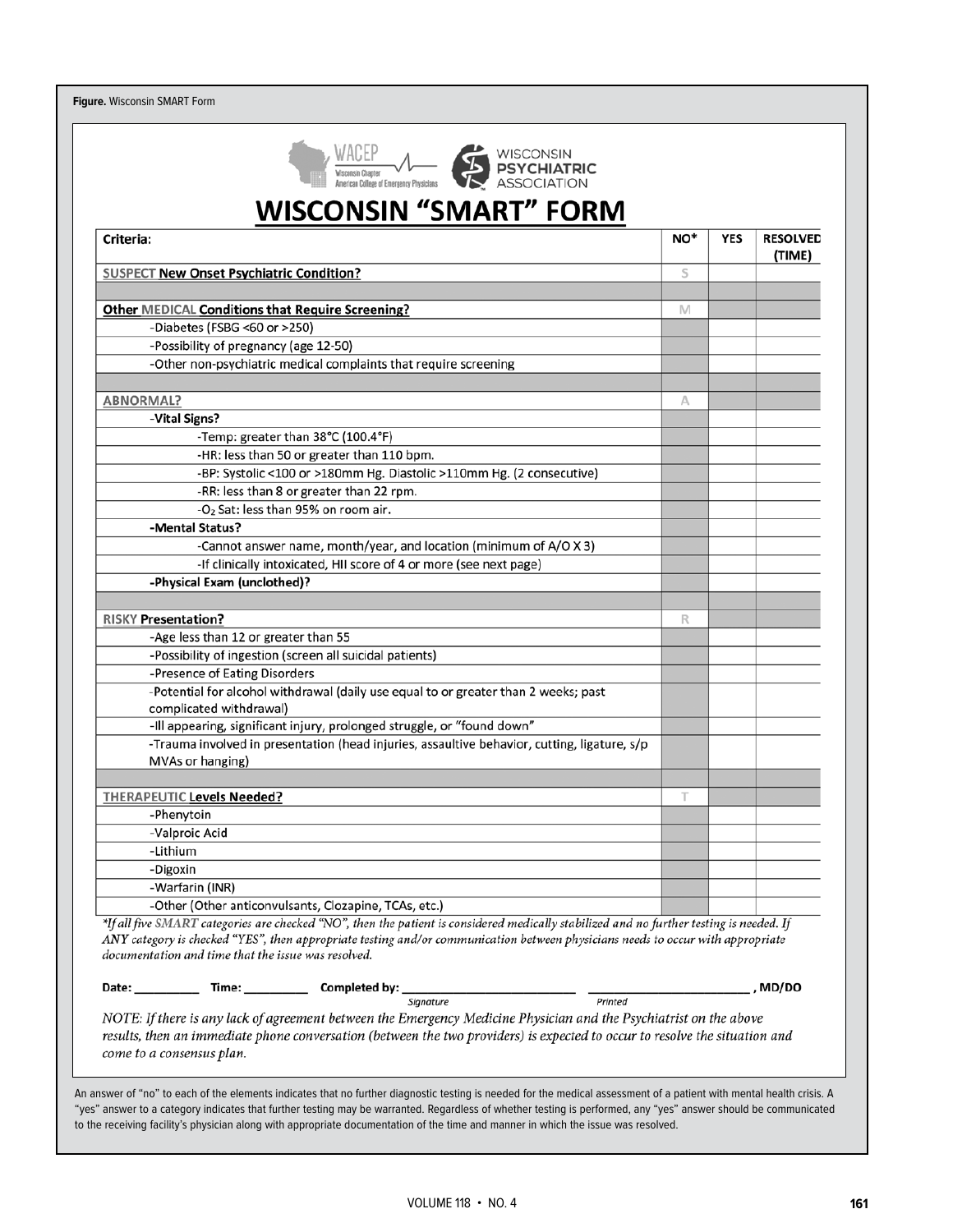that require screening; (3) abnormal vital signs, mental status, or physical exam (which should be done unclothed); (4) risky presentation; and (5) therapeutic drug levels needed. If the referring clinician answers "yes" to any of the items on the list, then appropriate testing and/or communication between physicians needs to occur with appropriate documentation and time that the issue was resolved.

#### 5. Emergency physicians and psychiatrists should communicate directly about patient care

Though there were no specific studies evaluating the benefit of this recommendation, it is the consensus of the task force that, in the state of Wisconsin, very little communication occurs between physicians at referring and receiving hospitals in the care of mental health patients. Efforts to improve this should occur both at the time of the ED visit, as well as outside of the patient encounter. While in the ED, emergency physicians should feel empowered and encouraged to contact the receiving psychiatric facility and speak directly with the accepting psychiatrist about the care of the patient. Not only does this eliminate speaking with multiple intermediaries and the subsequent confusion that tends to occur when nonphysicians enter this dialogue, it also facilitates a collegial conversation aimed at understanding and tending to the patient's needs.

Quality of care is improved when physicians communicate directly about assessment of medical stability, exclusionary criteria, and admission. As referenced above, communication also should take place outside of the clinical encounter. Ideally, this should occur at the department- or institution-level to develop sound clinical policies and protocols. However, individual multispecialty physician dialogues outside of clinical encounters also can be useful in terms of reestablishing trust between psychiatrists and emergency physicians. Suggested topics could include discussions of exclusionary criteria, capabilities regarding patients requiring seclusion, and what medical capabilities exist at accepting psychiatric facilities.

#### **CONCLUSION**

Caring for patients with mental health needs is a common occurrence in the ED. Though the health care system historically has suffered from a lack of uniformity as it pertains to the medical evaluation of these patients, this paper aims to correct that problem. The recommendations of this report seek to facilitate the safe and efficient care of patients requiring admission for psychiatric services.

**Funding/Support:** Research reported in this manuscript was supported by the National Institute for Diabetes and Digestive and Kidney Diseases under awards K08 DK111234. The content is solely the responsibility of the authors and does not necessarily represent the official views of the National Institutes of Health.

**Financial Disclosures:** None declared.

#### **REFERENCES**

**1.** Larkin GL, Claassen CA, Emond JA, Pelletier AJ, Camargo CA. Trends in U.S. emergency department visits for mental health conditions, 1992 to 2001. Psychiatr Serv. 2005;56(6):671-677. doi:10.1176/appi.ps.56.6.671

**2.** Simon AE, Schoendorf KC. Emergency department visits for mental health conditions among US children, 2001-2011. Clin Pediatr. 2014;53(14):1359-1366. doi:10.1177/0009922814541806

**3.** Owens PL, Mutter R, Stocks C. Mental health and substance abuse-related emergency department visits among adults, 2007: Statistical Brief 92. In: Healthcare Cost and Utilization Project (HCUP) Statistical Briefs. Rockville, MD: US Agency for Healthcare Research and Quality; 2006. http://www.ncbi.nlm.nih.gov/books/NBK52659/. Accessed October 25, 2018.

**4.** Trends in emergency department visits, 2006-2014. Healthcare Cost and Utilization Project (HCUP). https://www.hcup-us.ahrq.gov/reports/statbriefs/sb227-Emergency-Department-Visit-Trends.jsp. Statistical Brief 227. Published September 2017. Accessed October 26, 2018.

**5.** Curtin SC, Warner M, Hedegaard H. Increase in suicide in the United States, 1999- 2014. NCHS Data Brief. 2016;(241):1-8.

**6.** McGinty E, Pescosolido B, Kennedy-Hendricks A, Barry CL. Communication strategies to counter stigma and improve mental illness and substance use disorder policy. Psychiatr Serv. 2018;69(2):136-146. doi:10.1176/appi.ps.201700076

**7.** Zeller SL. Treatment of psychiatric patients in emergency settings. Prim Psychiatry. June 1, 2010. http://primarypsychiatry.com/treatment-of-psychiatric-patients-in-emergency-settings/. Accessed August 21, 2019.

**8.** State data tables and reports from the 2016-2017 NSDUH. Substance Abuse and Mental Health Services Administration. https://www.samhsa.gov/data/nsduh/statereports-NSDUH-2017. Accessed August 21, 2019.

**9.** Division of Care and Treatment Services, Wisconsin Department of Health Services. 2017 Wisconsin Mental Health and Substance Use Needs Assessment. https://www.dhs. wisconsin.gov/publications/p00613-17.pdf. Published July 2018. Accessed August 21, 2019.

**10.** Overal ranking. Mental Health America. https://www.mentalhealthamerica.net/issues/ranking-states. Published 2019. Accessed August 21, 2019.

**11.** Occupation employment and wages, May 2018. US Bureau of Labor Statistics. https://www.bls.gov/oes/current/oes291066.htm. Updated March 29, 2019. Accessed August 21, 2019.

**12.** Hall RC, Gardner ER, Stickney SK, LeCann AF, Popkin MK. Physical illness manifesting as psychiatric disease. II. Analysis of a state hospital inpatient population. Arch Gen Psychiatry. 1980;37(9):989-995. doi:10.1001/archpsyc.1980.01780220027002

**13.** Hoffman RS. Diagnostic errors in the evaluation of behavioral disorders. JAMA.1982;248(8):964-967. doi:10.1001/jama.1982.03330080046027

**14.** Jones DR, Macias C, Barreira PJ, Fisher WH, Hargreaves WA, Harding CM. Prevalence, severity, and co-occurrence of chronic physical health problems of persons with serious mental illness. Psychiatr Serv. 2004;55(11):1250-1257. doi:10.1176/appi. ps.55.11.1250

**15.** Alam A, Rachal J, Tucci VT, Moukaddam N. Emergency department medical clearance of patients with psychiatric or behavioral emergencies, part 2: special psychiatric populations and considerations. Psychiatr Clin North Am. 2017;40(3):425-433. doi:10.1016/j.psc.2017.05.001

**16.** Wilson MP, Nordstrom K, Anderson EL, et al. American Association for Emergency Psychiatry Task Force on Medical Clearance of Adult Psychiatric Patients. Part II: controversies over medical assessment, and consensus recommendations. West J Emerg Med. 2017;18(4):640-646. doi:10.5811/westjem.2017.3.32259

**17.** Weissberg MP. Emergency room medical clearance: an educational problem. Am J Psychiatry. 1979;136(6):787-790. doi:10.1176/ajp.136.6.787

**18.** Anderson EL, Nordstrom K, Wilson MP, et al. American Association for Emergency Psychiatry Task Force on Medical Clearance of Adults. Part I: introduction, review and evidence-based guidelines. West J Emerg Med. 2017;18(2):235-242. doi:10.5811/ westjem.2016.10.32258

**19.** Tucci VT, Moukaddam N, Alam A, Rachal J. Emergency department medical clearance of patients with psychiatric or behavioral emergencies, part 1. Psychiatr Clin North Am. 2017;40(3):411-423. doi:10.1016/j.psc.2017.04.001

20. Tintinalli JE, Peacock FW IV, Wright MA. Emergency medical evaluation of psychiatric patients. Ann Emerg Med. 1994;23(4):859-862. doi:10.1016/s0196-0644(94)70326-4

**21.** Schafermeyer RW, Asplin BR. Hospital and emergency department crowding